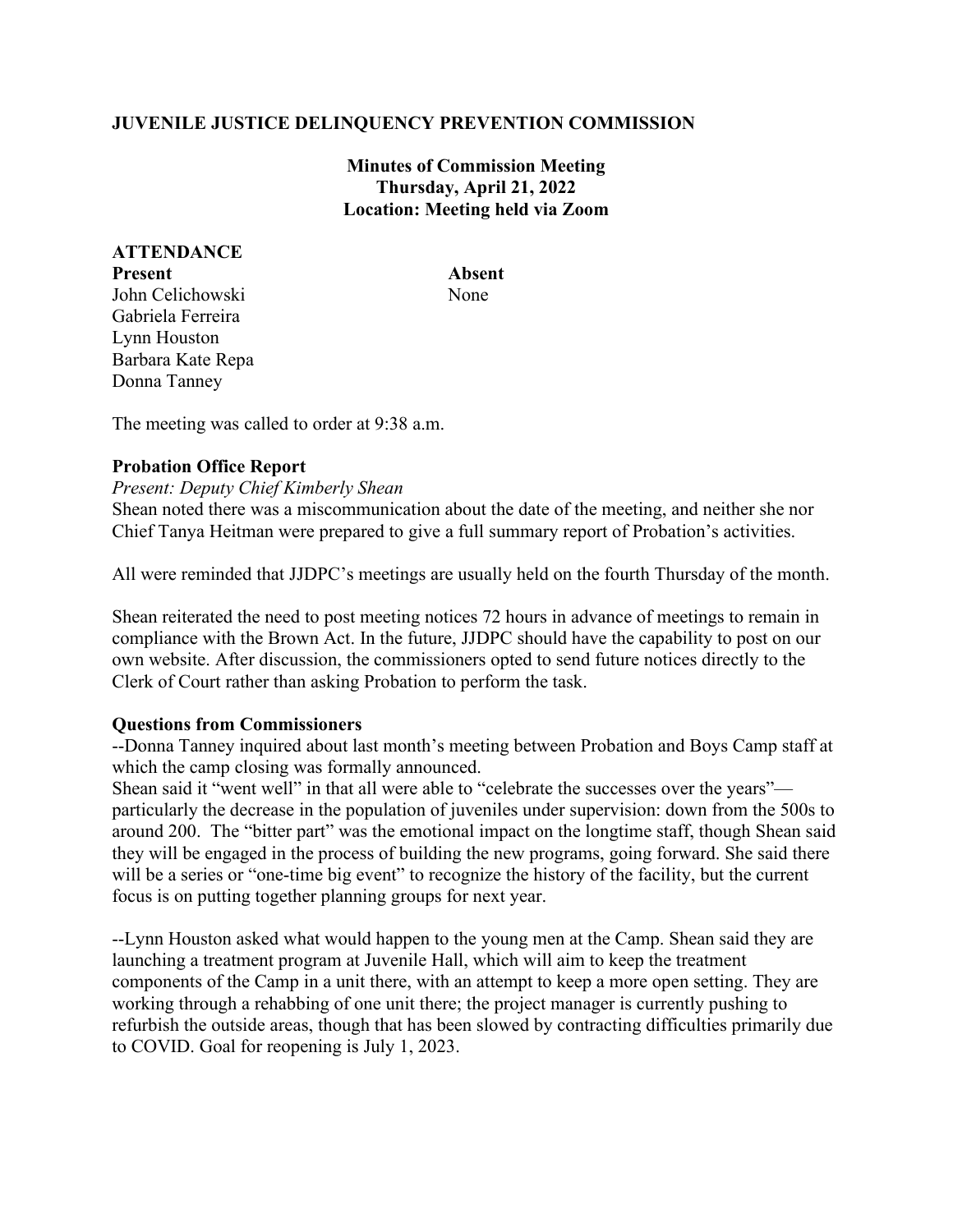Shean also reported that Chief Heitman made a presentation about the closing at a recent Board of Supervisors meeting; there was one public comment there by a Camp volunteer—"mostly nostalgic," according to Shean. Future use of the Camp property will be driven by the County Executive Office. She again referred to complications of a land use permit with U.S. Forestry in any transfer of the property—likely to be a 12 to 18-month process.

--Gabriela Ferreira expressed dismay that buildings may have to be destroyed (including four homes occupied by current employees).

**Approval of bylaws.** The Commission moved to add an item to the meeting's agenda: voting on adopting an amended version of the bylaws, drafted by John Celichowski and Barbara Kate Repa.

Donna Tanney moved to add the item to the agenda for action; John Celichowski seconded. The motion passed unanimously.

Donna Tanney moved to adopt the bylaws as amended; Lynn Houston seconded. The motion passed unanimously.

**Changes to the JJDPC website.** Barbara Kate Repa summarized proposed updates to the web page: changed names, updated forms and bylaws, ability to post meeting notices. Donna Tanney emphasized the proposed refresh to the site would also be a way for JJDPC to take back control of the process for accepting and perusing applications from potential additional Commission members.

Donna Tanney moved to "deputize" Barbara Kate Repa to work with court personnel on effecting the changes; Lynn Houston seconded.

The motion passed unanimously.

**Update on inspections**. Donna Tanney reported that she and Barbara Kate Repa had inspected Changing Faces on April 18, and that she and John Celichowski had inspected Agape House on April 20. Both are STRTPs for female-only residents, both located in Santa Maria. The report on Changing Faces has been circulated for approval by the commissioners; the Agape inspection report is in progress. Future inspections are planned for a new facility in Carpenteria and Serenity in Santa Maria—dependent on scheduling. The JJDPC will also need to inspect the Camp this year, potentially in August.

**Search for additional JJDPC commissioners.** Lynn Houston has been following up with two individuals who have expressed interest in becoming Commission members: John Forhan and Erika Sanabria. Both will be invited to attend our next meeting. [John Forhan's CV was forwarded to commissioners in a 4/22 email message.]

**Public comments.** There were no public comments.

**Future meetings—remote or in-person.** Barbara Kate Repa asked about the current status of the decree allowing Commission meetings to be held by Zoom. Gabriela Ferreira said she will heck with Santa Barbara County Counsel Maria Novatt, and report back to the commissioners.

**Consideration of minutes.** Donna Tanney moved to approve the minutes from the March JJDPC meeting; Lynn Houston seconded.